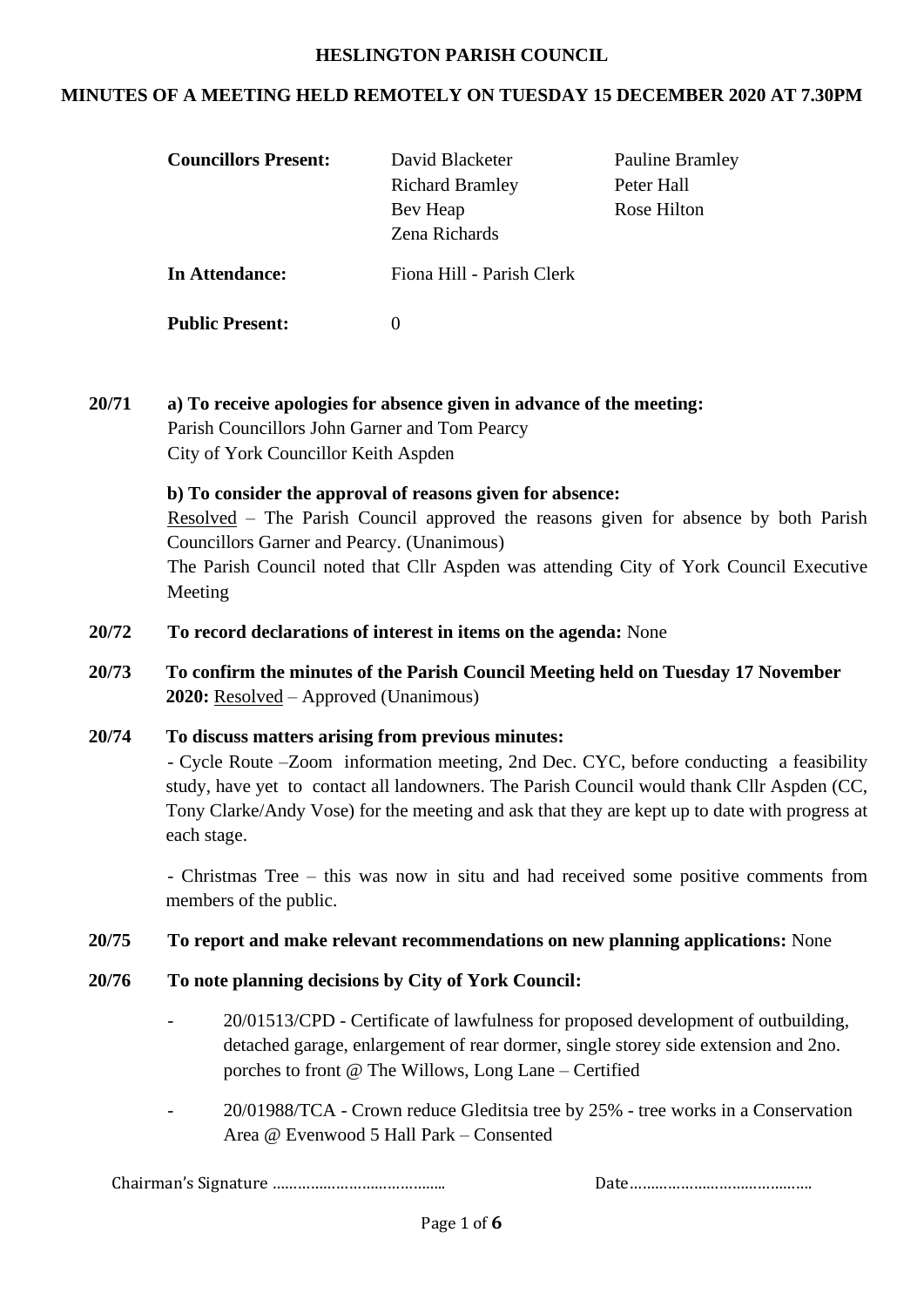- 20/00532/REMM Reserved matters application for the erection of a children's nursery with associated vehicle drop off and landscaping following outline permission
- 20/01270/OUT for a new university campus @ Land Lying To The North Of Kimberlow Lane - Approved
- **20/77 To note matters raised with/by Yorkshire Local Council Association:** Information received, circulated to Cllrs

## **20/78 To discuss financial matters with Responsible Financial Officer:**

- To note bookkeeping report to date for year ending 31 March 2021 The Parish Clerk had circulated the bookkeeping spreadsheet ahead of the meeting.
- To discuss budget 2021/2022 Resolved – A precept of £17374 would be requested, Proposed: Cllr Hilton, Seconded: Cllr Heap, Unanimous
	- An expenditure budget totalling £17790 was confirmed.
- To adopt/re-adopt policies Standing Orders, Financial Regulations Resolved – Approved, Proposed: Cllr P Bramley, Seconded: Cllr R Bramley, Unanimous
- Financial Management Internal Controls, Property/Asset Checks, Internal/External Audits

The Parish Clerk had circulated the bank statement ahead of the meeting, so Cllr were able to confirm the bank balances as an Internal Control Check.

To note payments

| $10 \text{ m}$ $\mu$ , $\mu$ <sup>1</sup> |                                  |              |             |
|-------------------------------------------|----------------------------------|--------------|-------------|
| - Parish Clerk                            | Salary                           | £            | <b>Bacs</b> |
| - Lengthsman                              | Salary                           | £            | 1874        |
| - Information Commissioners Office        | Subscription                     | £35.00 DDR   |             |
| - Peter Heard                             | <b>Painting Utility Cabinets</b> | £360.00 1867 |             |
| $-$ JPL                                   | Meeting Room Boiler Service      | £117.50 1868 |             |
| - York Environment Forum                  | Subscription                     | £10.00       | - 1871      |
| - York Print Company                      | Newsletter                       | £97.00       | 1876        |
| - Glasdon                                 | Bench Plaque                     | £102.68 1875 |             |
|                                           |                                  |              |             |

#### **20/79 To receive reports from representative of outside bodies as follows:**

- Ward Councillors Report from Cllr Aspden shown at the end of these minutes
- North Yorkshire Police Allotment crime and catalytic converter thefts were currently an issue
- Heslington East Community Forum NTR
- Good Neighbourhood Forum Next meeting Thu21Jan21
- Ouse and Derwent Drainage Board NTR
- Sports Field Parking on match days at the Outgang was currently an issue. The committee had been in touch with the Sports Organisers.
- York Environment Forum Cllr Hilton attended the meeting last week. Ideas for a Christmas Wish List were requested. Cllr Hilton suggested better listening for groups with conflicting interests and asked for it to go on the agenda for discussion.
- Alms Houses NTR
- The Meeting Room had recently received Ward Funding towards hand driers.
- Fulford  $&$  Heslington Ward Meetings the next meeting will be on 18Jan21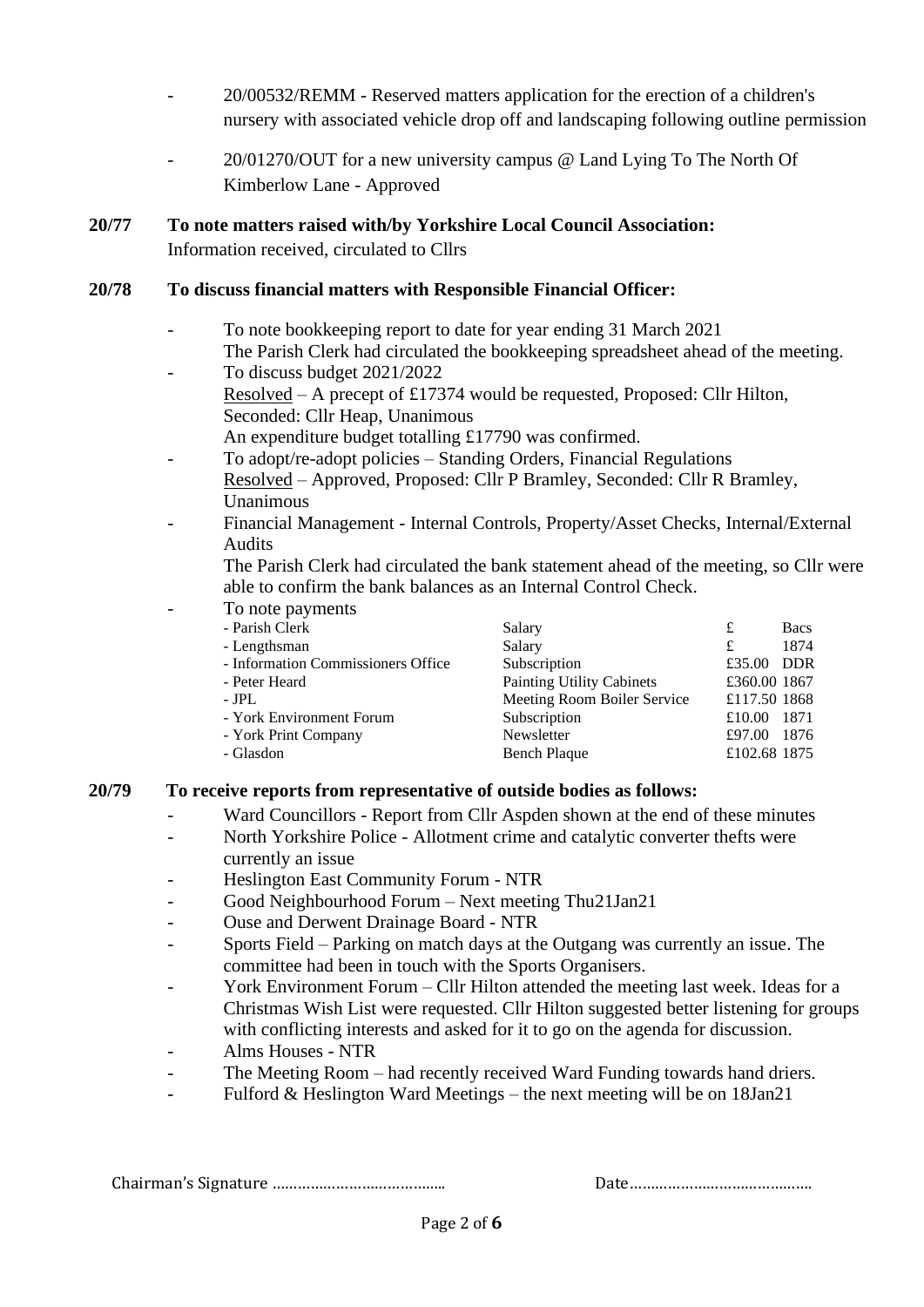### **20/80 To discuss/agree actions with long-standing matters:**

- Appearance of village
	- o Painting of utility boxes

Cllr Garner is obtaining quotes. Work will be done in Spring, when the weather is better

o Future Ward Grant

Possible schemes for discussion:

- Grass verge reinstatement on Main Street
- Noticeboard refurbishment
- Verge repairs at The Outgang
- Quiet Nature area at Boss Lane
- Blue bin at the Norwegian Centre
- Resurfacing of Boss Lane
- **Highway Matters** 
	- o Cycle Racks Cllr P Bramley had received an acknowledgement email from Andy Vose to her request for an update
- City of York Council
	- o Article 4 (2) Direction

The Parish Council noted the content of an email from Edward Freedman, which is shown at the ends of the meeting.

Resolved – The Parish Council would ask for properties to be reinstated as follows: The Stables – The North elevation is directly visible from Main Street West, however, this property may be listed, if so it can remain off the list

41/42 Main Street – These properties are historically Butchers Row In addition, it would be pointed out that there isn't a No 3 The Outgang. These amendments would be confirmed before the Parish Council approved the document going to consultation.

o Neighbourhood Planning

The Parish Council noted the content of the consultant's, Dave Chetwyn, Urban Vision, report which was discussed at length

Resolved – The Parish Council would accept the advice for policies H14 and H16/17, but not policy H12, Proposed: Cllr Hilton, Seconded: Cllr Blacketer, Unanimous Cllr Blacker would prepare a draft report for Cllrs, amalgamating areas of concern and the comments from the consultant., This would help in the drafting of an agenda for the meeting with City of York Council, It was agreed that the consultant should attend to support the Parish Council.

- o Local Plan NTR
- University of York
	- o Antisocial Behaviour the Parish Council noted the respond from Stephen Talboys to Cllr Aspden. No reports of any recent issues.
- **Communication** 
	- $\circ$  Website this is up to date
	- o Broadband the Parish Council noted the content of the recent letter from Julian Sturdy MP
	- o Newsletter thank you to Cllr Hall for his work on the recent edition

### **20/81 To discuss correspondence received by the council:**

The Parish Council noted the proposed planting of circa 50 Trees at Lord Deramore's School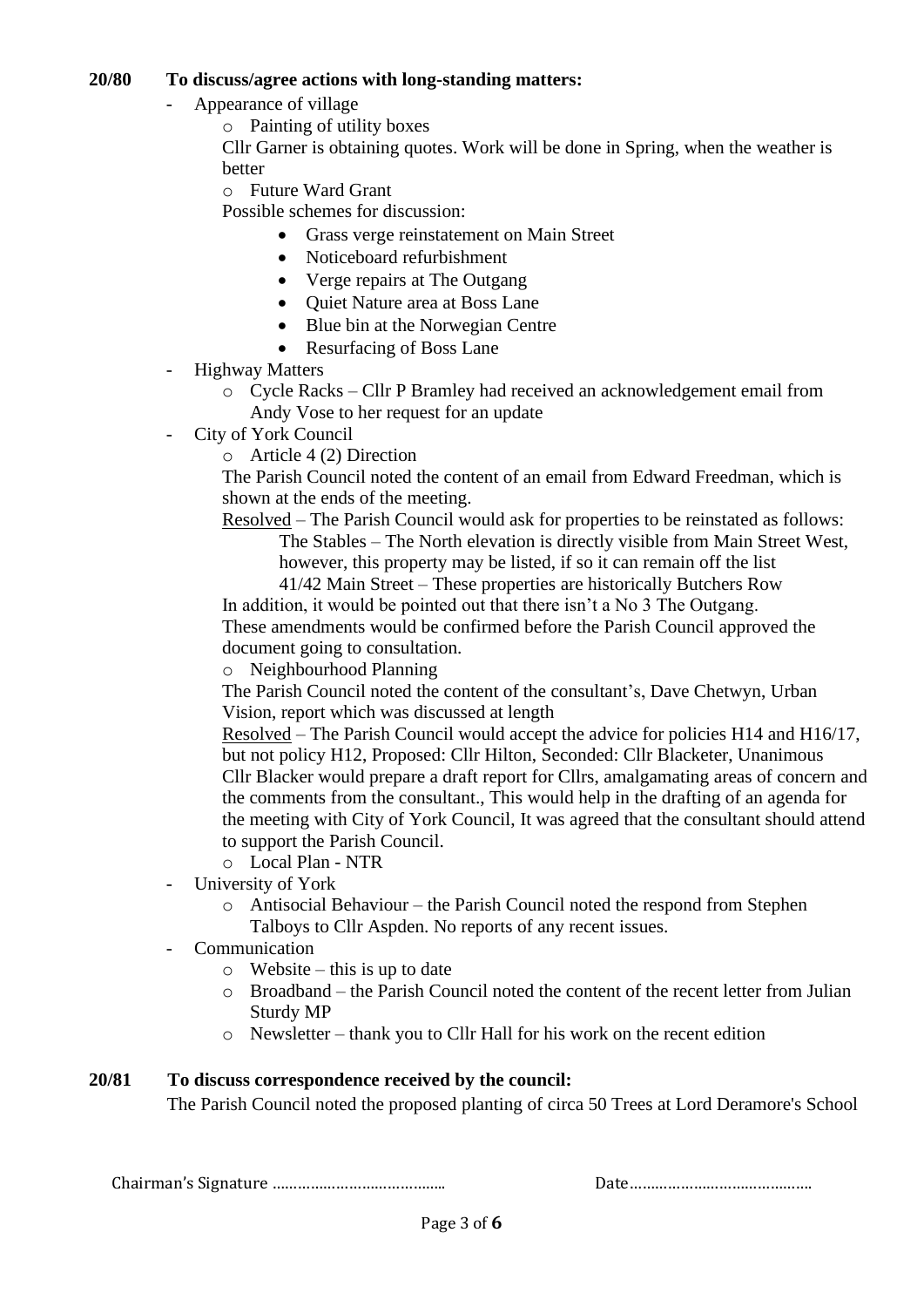- **20/82 To receive matters raised by members:** Litter on The Lanes – Cllr Hilton reported that this had increased during the pandemic, as more people were in the area. Cllr Bramley would seek guidance from CYC. **20/83 To note matters raised by members of public:** None
- **20/84 To confirm the details of the next meeting:** 19 January 2021 Future meeting dates – 16Feb21, 16Mar21, 20Apr21, 18May21, 15Jun21, 20Jul21, 17Aug21, 21Sep21, 19Oct21, 16Nov21, 21Dec21

## Cllr Aspden - Report to Heslington Parish Council 15 December 2020

## **Covid 19 Update**

Symptom free Coronavirus testing will be introduced hopefully this week for residents who work in the retail, hospitality or transport sector. These groups were chosen based on their exposure through interactions with large numbers of people on a daily basis, making them more likely to be susceptible to the virus.

The rapid tests will provide results within 30 minutes helping to identify those who have the virus without exhibiting any symptoms. Those who test positive and their contacts will be asked to self-isolate.

I would like to stress that York has the lowest rate of infection in the region, although you will know that we cannot be complacent with continuing to follow public health guidance.

<https://www.york.gov.uk/news/article/440/booking-open-for-york-s-targeted-symptom-free-covid-testing>

# **Devolution and Local Government Reorganisation**

Last week CYC submitted the final letter, with supplementary information to the Government. Over 1,000 residents and businesses have signed the petition so far, and I would encouraged everyone to get involved in the campaign and show their support by visiting [http://www.change.org/Webackyork.](http://www.change.org/Webackyork) If you haven't already done so and feel able to, I would urge you to sign the petition and encourage your friends and neighbours to do the same!

I believe the approach to merge York into a large rural and coastal council is fundamentally flawed and should we be merged it will unfortunately inevitably lead to less targeted, more costly services for all of us. I and the council will continue to argue for what we believe is best for York and it's residents.

<https://www.york.gov.uk/news/article/431/over-1-000-residents-sign-the-back-york-petition>

<https://www.york.gov.uk/news/article/379/york-rejects-local-government-restructure-in-york>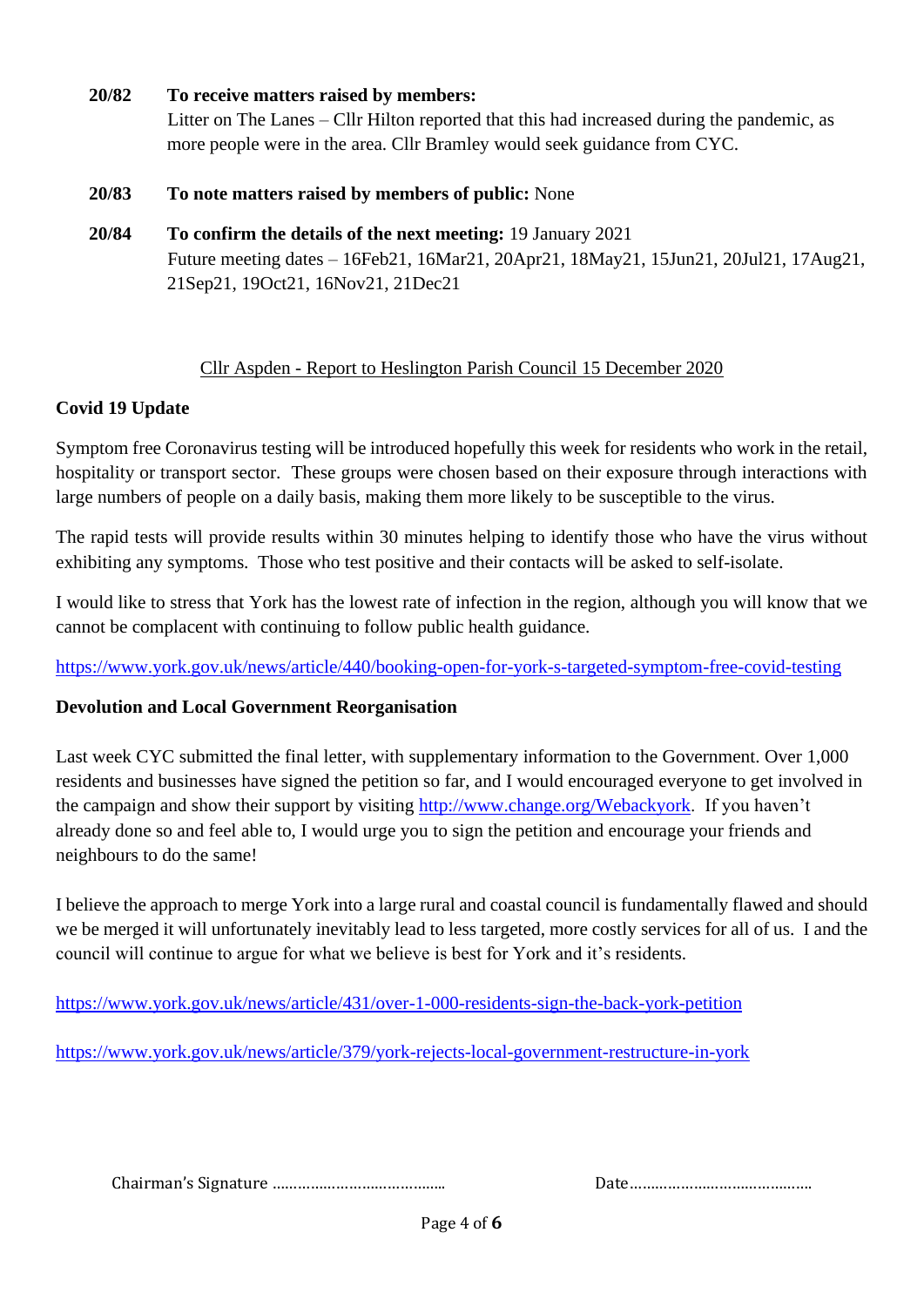## **Cycle Improvements**

Thank you to all parish councillors who were able to attend the initial briefing meeting with Tony Clarke and Andy Vose about potential cycle improvements, using Department for Transport funding. We heard that the plans were in a very early stage, with a plan for consultation being drawn up for next year. A number of concerns were shared, and the council officers committed to come back early in 2021, when further progress was being made and when any formal consultation started.

# **Ward Walkabout**

Following the Ward Team meeting, I'll be having a Ward walkabout tomorrow with Pauline, Cindy and a Council Highways officer specifically but not solely to look at

- 1. The pathway next to Heslington Village Meeting Room
- 2. The raised pathway opposite Heslington Hall

At the ward team meeting it was agreed to fund the following

o Heslington Village Meeting room £500 for hand dryers

Parish Councils have been sent information on how to apply for funding, including for new play area equipment which I have suggested for the Sportsfield Trust.

Next Ward Meeting will be on the 18 January at 5.00 pm

# Cllr Keith Aspden

Text of email from Edward Freedman, CYC Conservation Officer dated 19 November 2020:

Thank you for your email. I met with our solicitor Heidi Lehane this morning, so I now have some legal clarification on the scope of the article 4 direction in relation to the properties identified below. I will address each of them as well as responding to your queries.

It is important to explain that article 4 directions can **either** apply to all elevations of buildings within the designated area (whether publically visible or not) **or** to elevations facing a highway (which includes public rights of way) which are generally the most public elevations. A direction cannot apply to different elevations on different buildings. Government guidance is that article 4 directions should be used sparingly on the basis of compelling justification. Para. 53 of the NPPF states that "*The use of Article 4 directions to remove national permitted development rights should be limited to situations where this is necessary to protect local amenity or the well-being of the area"*. In this case, the objective is to seek to preserve historic buildings facing the Main Streets in order to preserve the streetscape quality, it was not considered reasonable to seek to withdraw residents' rights to make alterations to secondary or private elevations (i.e. every elevation of their homes). I attach the draft direction approved at Executive, which refers to "front or side elevations adjacent to a highway", i.e. facing a highway. As a result, there are inevitably going to be some building elevations which are *visible* from public vantage points but which do not *face* a road or public footpath, and hence would not lie within the scope of the direction. Some of these omissions are regrettable,